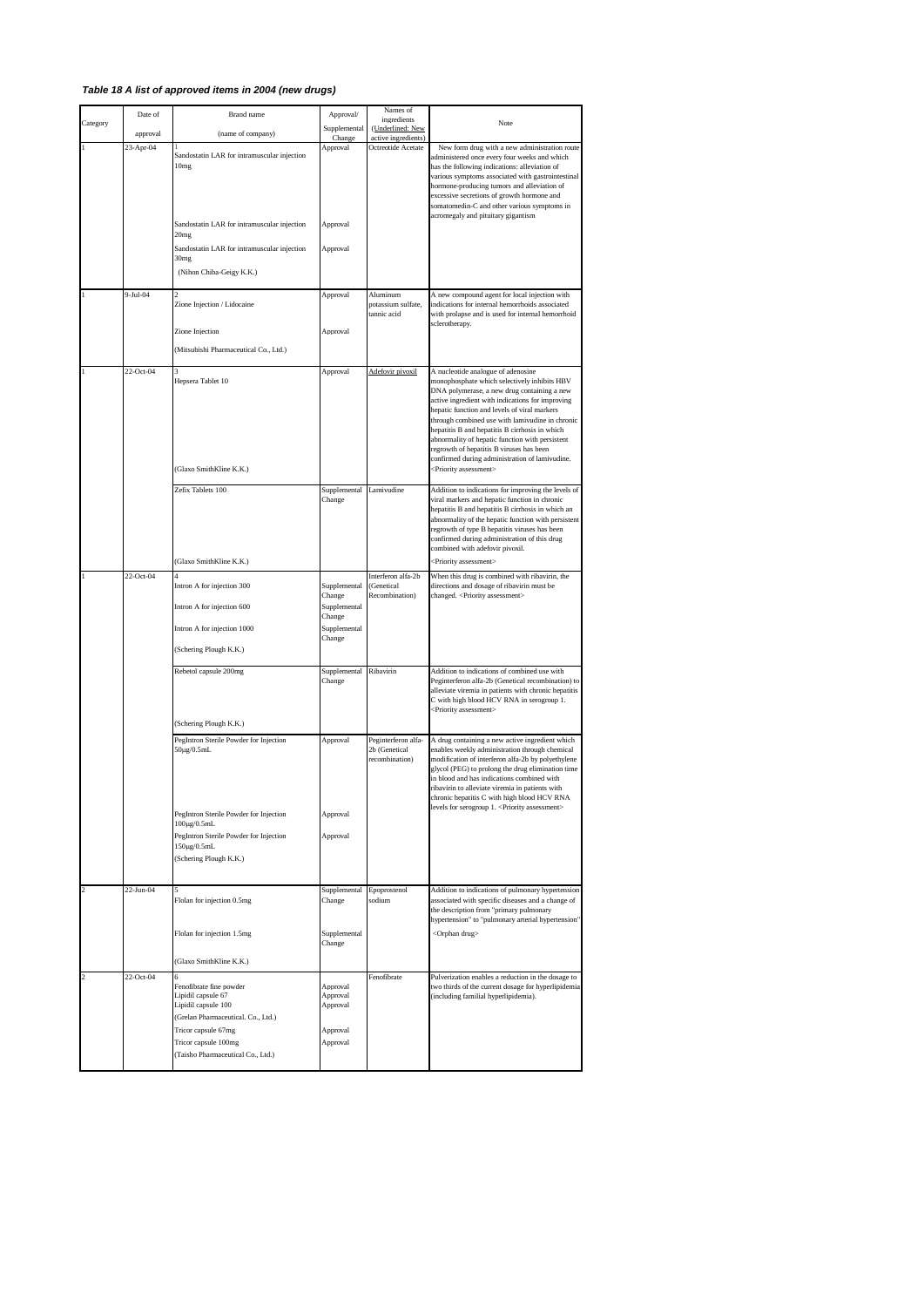|                    | Date of      | Brand name                                  | Approval/              | Names of<br>ingredients                 |                                                                                                         |
|--------------------|--------------|---------------------------------------------|------------------------|-----------------------------------------|---------------------------------------------------------------------------------------------------------|
| Category           | approval     | (name of company)                           | Supplemental<br>Change | (Underlined: New<br>active ingredients) | Note                                                                                                    |
| $\overline{c}$     | 19-Jan-05    | Crestor 2.5mg                               | Approval               | Rosuvastatin<br>calcium                 | A drug containing a new active ingredient with<br>indications for HMG-CoA reductase inhibition for      |
|                    |              | Crestor 5mg                                 | Approval               |                                         | hypercholestelemia and familial<br>hypercholestelemia.                                                  |
|                    |              | Crestor 10mg<br>(AstraZeneca K.K.)          | Approval               |                                         |                                                                                                         |
|                    |              |                                             |                        |                                         |                                                                                                         |
| 3                  | $22$ -Oct-04 | Tiotropium Bromide Hydrate                  | Approval               | Tiotropium<br><b>Bromide Hydrate</b>    | A drug containing a new active ingredient with<br>indications for anticholinergic bronchodilation to    |
|                    |              | Spiriva Inhalation Capsules 18µg            | Approval               |                                         | alleviate various symptoms due to airway<br>obstructive impairment in chronic obstructive               |
|                    |              |                                             |                        |                                         | pulmonary diseases (chronic bronchitis and<br>emphysema).                                               |
|                    |              | (Nippon Boehringer Ingelheim Co., Ltd.)     |                        |                                         |                                                                                                         |
| 3                  | 22-Oct-04    | P Guard Tablets 20mg                        | Approval               | Morphine sulfate                        | A new formulation of opioid drug for daily<br>administration with indications as analgesia for          |
|                    |              | P Guard Tablets 30mg                        | Approval               |                                         | moderate to severe pain in various cancers.                                                             |
|                    |              | P Guard Tablets 60mg                        | Approval               |                                         |                                                                                                         |
|                    |              | P Guard Tablets 120mg                       | Approval               |                                         |                                                                                                         |
|                    |              | (Tanabe Seiyaku Co., Ltd.)                  |                        |                                         |                                                                                                         |
| 3                  | 22-Oct-04    | 10<br>Morphine hydrochloride 10mg           | Supplemental<br>Change | Morphine<br>hydrochloride               | Addition of new routes of administration (epidural<br>and intrathecal administration), besides previous |
|                    |              | Morphine hydrochloride 50mg                 | Supplemental<br>Change |                                         | subcutaneous or intravenous administration.                                                             |
|                    |              | (Takeda Pharmaceutical Co., Ltd.)           |                        |                                         |                                                                                                         |
|                    |              | Morphine hydrochloride                      | Supplemental           |                                         |                                                                                                         |
|                    |              | Sankyo Co., Ltd.)                           | Change                 |                                         |                                                                                                         |
|                    |              | Morphine hydrochloride 10mg                 | Supplemental<br>Change |                                         |                                                                                                         |
|                    |              | Morphine hydrochloride 50mg                 | Supplemental           |                                         |                                                                                                         |
|                    |              | (Shionogi & Co., Ltd.)                      | Change                 |                                         |                                                                                                         |
|                    |              | Anpec                                       | Supplemental<br>Change |                                         |                                                                                                         |
|                    |              | (Dainippon Pharmaceutical. Co., Ltd.)       |                        |                                         |                                                                                                         |
|                    |              | Morphine hydrochloride 10mg                 | Supplemental<br>Change |                                         |                                                                                                         |
|                    |              | Morphine hydrochloride 50mg                 | Supplemental<br>Change |                                         |                                                                                                         |
|                    |              | (Tanabe Seiyaku Co., Ltd.)                  |                        |                                         |                                                                                                         |
| 3                  | 19-Jan-05    | 11                                          | Approval               | Etanercept (genetic                     | A drug containing a new active ingredient,                                                              |
|                    |              |                                             |                        |                                         |                                                                                                         |
|                    |              | Enbrel 25mg for S.C. Injection              |                        | recombination)                          | humanized fusion protein having an inhibitory<br>action on the binding of the tumor necrosis factor     |
|                    |              | (Wyeth K.K)                                 |                        |                                         | (TNF) to a TNF receptor that has indications for<br>rheumatoid arthritis                                |
| 3                  | 19-Jan-05    | 12                                          | Supplemental           | Beclometasone                           | Addition of a pediatric dosage for bronchial                                                            |
|                    |              | Qval 50<br>Qval 100                         | Change                 | dipropionate                            | asthma                                                                                                  |
|                    |              |                                             | Supplemental<br>Change |                                         |                                                                                                         |
|                    |              | (Dainippon Pharmaceutical. Co., Ltd.)       |                        |                                         |                                                                                                         |
| 3                  | 19-Jan-05    | 13<br>Alesion Dry Syrup 1%                  | Approval               | Epinastine<br>hydrochloride             | A pediatric preparation with indications for<br>allergic rhinitis, urticaria, skin diseases (eczema,    |
|                    |              |                                             |                        |                                         | dermatitis, skin pruritus)                                                                              |
| 3                  | 4-Mar-05     | Nippon Boehringe Ingerheim Co., Ltd.)<br>14 | Approval               | Epinephrine                             | Addition of its pediatric application and                                                               |
|                    |              | pipen injection 0.15mg                      |                        |                                         | indications for adjunctive therapy for anaphylactic<br>reaction induced by food, drug and others.       |
|                    |              | Epipen injection 0.3mg                      | Supplemental           |                                         |                                                                                                         |
|                    |              | (Merck Ltd.)                                | Change                 |                                         |                                                                                                         |
| Anti-              | 23-Apr-04    | 15                                          | Supplemental           | Meropenem                               | A carbapenem antibacterial agent. Addition of                                                           |
| infective          |              | Meropen for intravenous drip infusion 0.25g | Change                 | trihydrate                              | indications for purulent meningitis and dosage for<br>pediatric patients.                               |
|                    |              | Meropen for intravenous drip infusion 0.5g  | Supplemental<br>Change |                                         |                                                                                                         |
|                    |              | (Sumitomo Pharmaceutical. Co., Ltd.)        |                        |                                         |                                                                                                         |
| Anti-              | 21-May-04    | 16                                          |                        | Azithromycin                            | Addition of indications for Chlamydia                                                                   |
| infective          |              | Zithromac Tablets 250mg                     | Supplemental<br>Change | hydrate                                 | trachomatis, urethritis and uterine cervicitis and to<br>dosage regimen.                                |
|                    |              | (Pfizer Japan Inc.)                         |                        |                                         |                                                                                                         |
| Anti-<br>infective | 22-Jun-04    | 17<br>Rocephin 0.5g                         | Supplemental<br>Change | Ceftriaxone Sodium                      | Addition of indications for gonococcus and<br>gonococcal pharyngitis, gonococcal urethritis,            |
|                    |              | Rocephin 1g                                 | Supplemental<br>Change |                                         | gonococcal uterine cervicitis, gonococcal pelvic<br>inflammatory diseases, gonococcal epididymitis,     |
|                    |              | Rocephin 1g Bag                             | Supplemental           |                                         | gonococcal proctitis, and to dosage regimen.                                                            |
|                    |              | (Chugai Pharmaceutical. Co., Ltd.)          | Change                 |                                         |                                                                                                         |
| Anti-              | 9-Jul-04     | 18                                          | Approval               | Gatifloxacin                            | New quinolone antibacterial agent. An                                                                   |
| infective          |              | Gatiflo 0.3% ophthalmic solution            |                        | hydrate                                 | ophthalomic solution with indications for<br>blepharitis, hordeolum, dacryocystitis,                    |
|                    |              | (Senju Pharmaceutical. Co., Ltd.)           |                        |                                         | conjunctivitis, tarsadenitis, keratitis, aseptic<br>therapy for ophthalmologic perioperative period.    |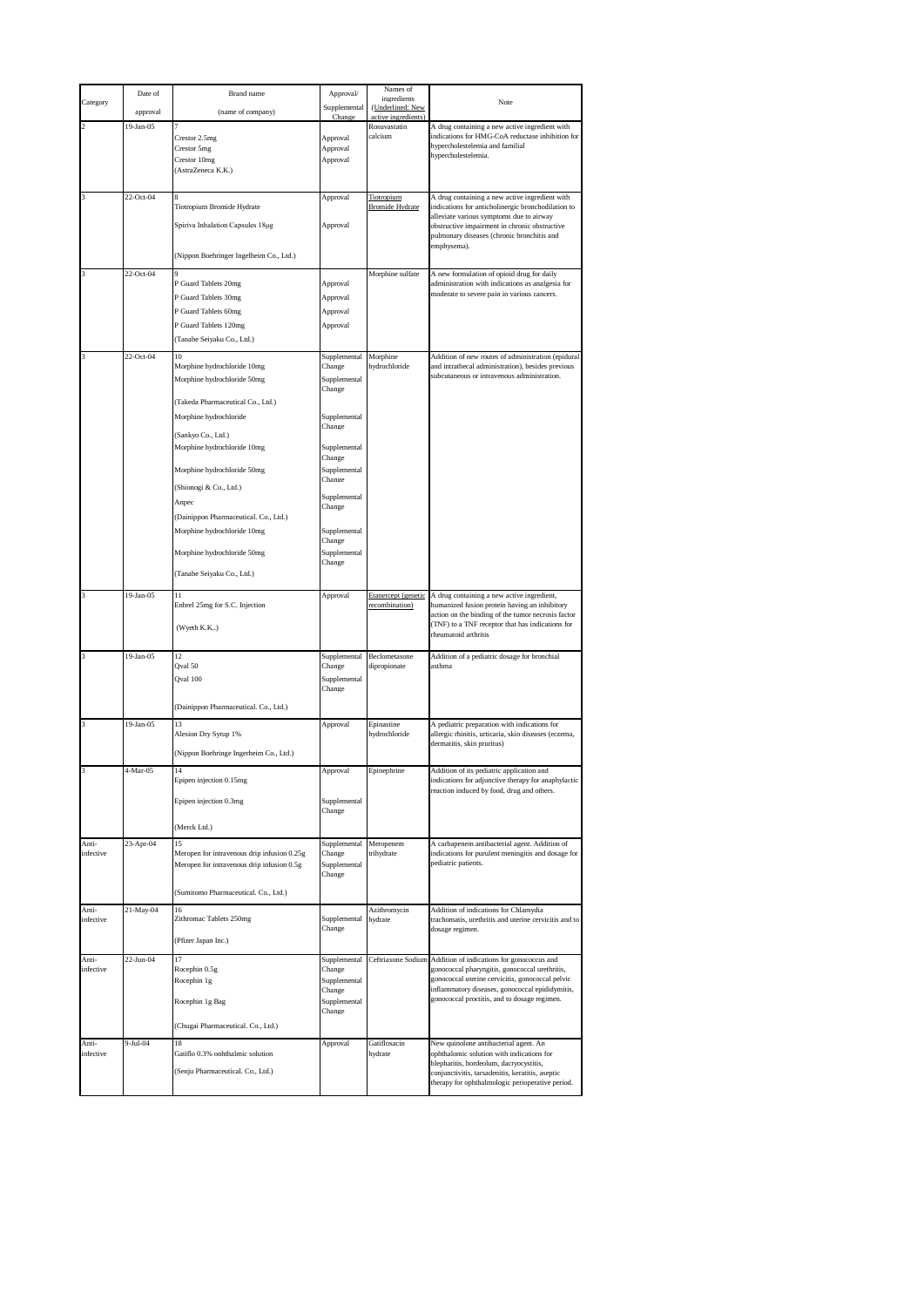|                    | Date of    | Brand name                                                            | Approval/              | Names of<br>ingredients                 |                                                                                                                              |
|--------------------|------------|-----------------------------------------------------------------------|------------------------|-----------------------------------------|------------------------------------------------------------------------------------------------------------------------------|
| Category           | approval   | (name of company)                                                     | Supplemental<br>Change | (Underlined: New<br>active ingredients) | Note                                                                                                                         |
| Anti-<br>infective | $9-Jul-04$ | 19                                                                    |                        | Oseltamivir<br>Phosphate                | Addition of indications to prevent influenza A or<br>B viral infections and dosage regimen.                                  |
|                    |            | Tamiflu capsule 75                                                    | Supplemental<br>Change |                                         |                                                                                                                              |
|                    |            | (Chugai Pharmaceutical. Co., Ltd.)                                    |                        |                                         |                                                                                                                              |
| Anti-<br>infective | 16-Sep-04  | 20<br>Maxipime for injection 0.5g                                     | Supplemental           | Cefepime<br>dihydrochloride             | Addition of indications on febrile neutropenia                                                                               |
|                    |            |                                                                       | Change                 |                                         |                                                                                                                              |
|                    |            | Maxipime for injection 1g                                             | Supplemental<br>Change |                                         |                                                                                                                              |
|                    | 22-Oct-04  | (Bristol Myers K.K.)<br>21                                            |                        | Vancomycin                              |                                                                                                                              |
| Anti-<br>infective |            | Vancomycin for I.V. Infusion                                          | Supplemental<br>Change | hydrochloride                           | Additions of indications for sepsis, pneumonia,<br>and purulent meningitis caused by penicillin-<br>resistant-Streptococcus. |
|                    |            |                                                                       |                        |                                         | <orphan drug=""></orphan>                                                                                                    |
|                    |            | (Eli Lilly Japan K.K.)                                                |                        |                                         |                                                                                                                              |
| Anti-<br>infective | 22-Feb-05  | 22                                                                    |                        | Pazufloxacin<br>mesilate                | Addition of indications for legionella infection.                                                                            |
|                    |            | Pasil 300mg                                                           | Supplemental<br>Change |                                         |                                                                                                                              |
|                    |            | Pasil 500mg                                                           | Supplemental<br>Change |                                         |                                                                                                                              |
|                    |            | (Toyama Chemical Co., Ltd.)<br>Pazucross injection 300                |                        |                                         |                                                                                                                              |
|                    |            |                                                                       | Supplemental<br>Change |                                         |                                                                                                                              |
|                    |            | Pazucross injection 500<br>(Mitsubishi Pharmaceutical. Co., Ltd.)     | Supplemental<br>Change |                                         |                                                                                                                              |
| 5                  | 23-Apr-04  | 23                                                                    |                        | Vardenafil                              | A drugs containing a new active ingredient with                                                                              |
|                    |            | Levitra 5mg                                                           | Approval               | hydrochloride                           | indications for phosphodiesterase-5 inhibitor in<br>erectile dysfunction.                                                    |
|                    |            | Levitra 10mg                                                          | Approval               |                                         |                                                                                                                              |
|                    |            | (Bayer Yakuhin, Ltd.)                                                 |                        |                                         |                                                                                                                              |
| Radioacitve        | 23-Apr-04  | 24                                                                    |                        | Iomazenil (123 <sub>I)</sub>            | A drug containing a new active ingredient with<br>indications for detection of epileptic focus in                            |
|                    |            | Benzodine Injectable                                                  | Approval               |                                         | epilepsy by the central benzodiazepine-receptor<br>scintigraphy.                                                             |
|                    |            | (Nihon Medi-Physics Co., Ltd.)                                        |                        |                                         |                                                                                                                              |
| In vivo            | 22-Oct-04  | 25                                                                    |                        | Pralmorelin                             | A diagnostic agent used for examination of                                                                                   |
| diagnostic         |            | Pralmorelin hydrochloride                                             | Approval               | hydrochloride                           | secretory functions of growth hormones.                                                                                      |
|                    |            | GHRP Kaken 100                                                        | Approval               |                                         |                                                                                                                              |
|                    |            | (Kaken Pharmaceutical Co., Ltd.)                                      |                        |                                         |                                                                                                                              |
| Oncology<br>drug   | 31-May-04  | 26<br>Bleo                                                            | Supplemental<br>Change | Bleomycin<br>hydrochloride              | Addition of indications for germ cell tumors and<br>dosage regimen                                                           |
|                    |            | (Nippon Kayaku Co., Ltd.)                                             |                        |                                         |                                                                                                                              |
|                    |            | Lastet Inj.                                                           | Supplemental<br>Change | Etoposide                               |                                                                                                                              |
|                    |            | (Nippon Kayaku Co., Ltd)                                              |                        |                                         |                                                                                                                              |
|                    |            | VePesid Injection<br>(Bristol Pharmaceuticals Y.K.)                   |                        |                                         |                                                                                                                              |
|                    |            | Randa Inj.                                                            | Supplemental           | Cisplatin                               |                                                                                                                              |
|                    |            | (Nippon Kayaku Co., Ltd)                                              | <sub>-</sub> mange     |                                         |                                                                                                                              |
|                    |            | <b>Briplatin</b> injection                                            | Supplemental<br>Change |                                         |                                                                                                                              |
|                    |            | (Bristol Pharmaceuticals Y.K.)<br>Platosin Injection 10               | Supplemental           |                                         |                                                                                                                              |
|                    |            | Platosin Injection 25                                                 | Change<br>Supplemental |                                         |                                                                                                                              |
|                    |            | Platosin Injection 50                                                 | Change<br>Supplemental |                                         |                                                                                                                              |
|                    |            |                                                                       | Change                 |                                         |                                                                                                                              |
|                    |            | (Pfizer Japan Inc.)<br>CISPLATIN inj.                                 | Supplemental<br>Change |                                         |                                                                                                                              |
|                    |            | (Maruko Pharmaceutical. Co., Ltd.)<br>Cisplamerck                     | Supplemental           |                                         |                                                                                                                              |
|                    |            |                                                                       | Change                 |                                         |                                                                                                                              |
| Oncology           | 22-Oct-04  | (Merck Hoei Ltd.)<br>27                                               | Approval               | Zoledronic Acid                         | A drug containing a new active ingredient which                                                                              |
| drug               |            | Zometa                                                                |                        | Hydrate                                 | has a bone-absorption-inhibitory action and has<br>indications for hypercalcemia caused by malignant                         |
|                    |            | (Nihon Ciba-Geigy K.K.)                                               |                        |                                         | tumors.                                                                                                                      |
| Oncology           | 22-Oct-04  | 28                                                                    |                        | Octreotide Acetate                      | Addition of indications to alleviate digestive                                                                               |
| drug               |            | Sandostatin 50µg                                                      | Supplemental<br>Change |                                         | symptoms associated with digestive obstruction in<br>patients with advanced or recurrent cancer.                             |
|                    |            | Sandostatin 100µg                                                     | Supplemental<br>Change |                                         |                                                                                                                              |
| Oncology           | 22-Oct-04  | (Nihon Ciba-Geigy K.K.)<br>29                                         |                        | Anhydrous ethanol                       | A drug with a new administration route with                                                                                  |
| drug               |            | Anhydrous ethanol (Fuso)                                              | Approval               |                                         | indications for percutaneous ethanol injection<br>therapy in hepatocellular carcinoma.                                       |
|                    |            | (Fuso Pharmaceutical Industries, Ltd.)<br>Anhydrous ethanol (Shimizu) | Approval               |                                         |                                                                                                                              |
|                    |            | (Shimizu Pharmaceutical Co., Ltd.)                                    |                        |                                         |                                                                                                                              |
|                    |            | Anhydrous ethanol (Merck)<br>(Merck Hoei Ltd)                         | Approval               |                                         |                                                                                                                              |
|                    |            |                                                                       |                        |                                         |                                                                                                                              |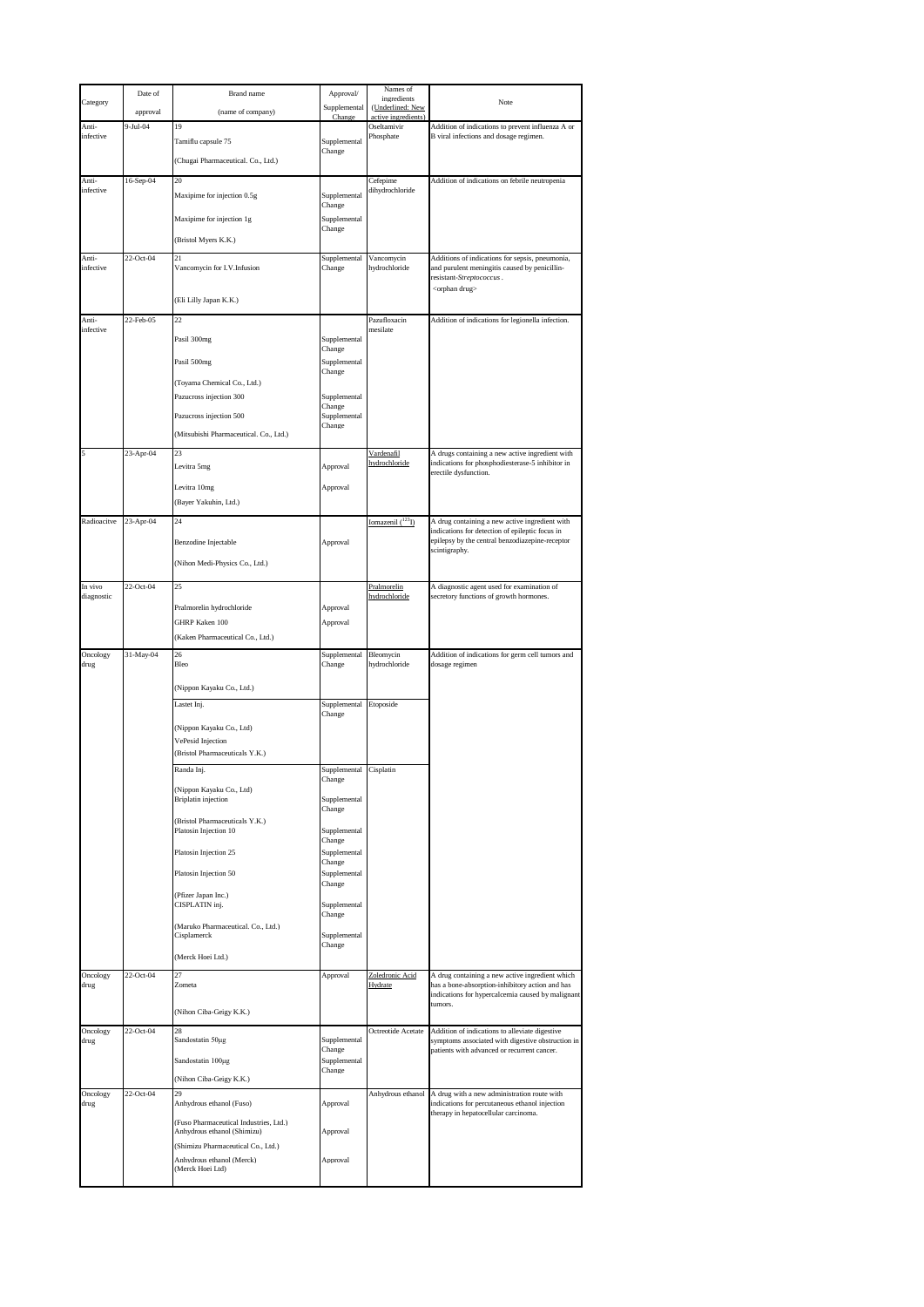| Category         | Date of   | Brand name                                                   | Approval/              | Names of<br>ingredients                   | Note                                                                                                                                                                                                                                               |
|------------------|-----------|--------------------------------------------------------------|------------------------|-------------------------------------------|----------------------------------------------------------------------------------------------------------------------------------------------------------------------------------------------------------------------------------------------------|
|                  | approval  | (name of company)                                            | Supplemental<br>Change | (Underlined: New<br>active ingredients)   |                                                                                                                                                                                                                                                    |
| Oncology<br>drug | 22-Oct-04 | 30<br>Trisenox Injection 10mg<br>(Nippon Shinyaku Co., Ltd.) | Approval               | Arsenic Trioxide                          | A drug with a new administration route with<br>indications for relapsed or refractory acute<br>promyelocytic leukemia.<br><priority review=""></priority>                                                                                          |
| Oncology<br>drug | 14-Dec-04 | 31<br>TS-1 capsule 20                                        | Supplemental           | Tegafur, Gimeracil,<br>Oteracil potassium | An addition to indications of non-small cell lung<br>cancer to current indications of gastric cancer,                                                                                                                                              |
|                  |           | TS-1 capsule 25                                              | Change<br>Supplemental |                                           | rectal and colonic cancers and head and neck<br>cancers.                                                                                                                                                                                           |
|                  |           | (Taiho Pharmaceutical Co., Ltd.)                             | Change                 |                                           |                                                                                                                                                                                                                                                    |
| Oncology         | 14-Dec-04 | 32                                                           | Supplemental           | Ifosfamide                                | Addition to indications of relapsed or refractory                                                                                                                                                                                                  |
| drug             |           | Ifomide 1g<br>(Shionogi & Co., Ltd.)                         | Change                 |                                           | germ cell tumors (testicular tumor, ovarian tumor,<br>extragonadal tumors) and to dosage regimen.                                                                                                                                                  |
|                  |           | Exal for Inj. 10mg<br>(Nihon Kayaku Co., Ltd.)               | Supplemental<br>Change | Vinblastine sulfate                       |                                                                                                                                                                                                                                                    |
| Oncology<br>drug | 19-Jan-05 | 33<br>Aredia 15mg                                            | Supplemental<br>Change | Pamidronate<br>Disodium                   | Addition to indications of combined use with<br>chemotherapy, endocrine therapy, or radiotherapy                                                                                                                                                   |
|                  |           | Aredia 30mg                                                  | Supplemental           |                                           | for osteolytic bone metastases of breast cancer.<br><combined agents="" anticancer="" therapy="" with=""></combined>                                                                                                                               |
|                  |           | (Nihon Ciba-Geigy K.K.)                                      | Change                 |                                           |                                                                                                                                                                                                                                                    |
| Oncology<br>drug | 14-Feb-05 | 34<br>Adriacin injection                                     | Supplemental<br>Change | Doxorubicin<br>hydrochloride              | Addition to indications of combined therapy with<br>other anticancer agents in pre- or postoperative                                                                                                                                               |
|                  |           | (Kyowa Hakko Kogyo Co., Ltd.)                                |                        |                                           | chemotherapy for operable cases of breast cancer<br>and to dosage regimen.                                                                                                                                                                         |
| Oncology<br>drug | 14-Feb-05 | 35<br>Adriacin injection                                     | Supplemental           | Doxorubicin<br>hydrochloride              | Addition to indications of combined therapy with<br>other anticancer agents in postoperative                                                                                                                                                       |
|                  |           | (Kyowa Hakko Kogyo Co., Ltd.)                                | Change                 |                                           | chemotherapy or chemotherapy for metastasis or<br>recurrence of endometrial cancer <combined< td=""></combined<>                                                                                                                                   |
|                  |           | Randa Inj.                                                   | Supplemental<br>Change | Cisplatin                                 | therapy with anti-cancer agents>                                                                                                                                                                                                                   |
|                  |           | (Nippon Kayaku Co., Ltd)                                     |                        |                                           |                                                                                                                                                                                                                                                    |
|                  |           | <b>Briplatin</b> injection                                   | Supplemental<br>Change |                                           |                                                                                                                                                                                                                                                    |
|                  |           | (Bristol Pharmaceuticals Y.K.)<br>Platosin Injection 10      | Supplemental           |                                           |                                                                                                                                                                                                                                                    |
|                  |           | Platosin Injection 25                                        | Change<br>Supplemental |                                           |                                                                                                                                                                                                                                                    |
|                  |           | Platosin Injection 50                                        | Change<br>Supplemental |                                           |                                                                                                                                                                                                                                                    |
|                  |           | (Pfizer Japan Inc.)                                          | Change                 |                                           |                                                                                                                                                                                                                                                    |
|                  |           | CISPLATIN inj.                                               | Supplemental<br>Change |                                           |                                                                                                                                                                                                                                                    |
|                  |           | (Maruko Pharmaceutical. Co., Ltd.)<br>Cisplamerck            | Supplemental<br>Change |                                           |                                                                                                                                                                                                                                                    |
|                  |           | Merck Hoei Ltd.)                                             |                        |                                           |                                                                                                                                                                                                                                                    |
| Oncology<br>drug | 14-Feb-05 | 36<br>Adriacin injection                                     | Supplemental<br>Change | Doxorubicin<br>hydrochloride              | Addition to indications of combined therapy with<br>other anticancer agents for malignant bone tumors                                                                                                                                              |
|                  |           | (Kyowa Hakko Kogyo Co., Ltd.)                                |                        |                                           | and to dosage regimen.<br><combined agents="" anticancer="" therapy="" with=""></combined>                                                                                                                                                         |
|                  |           | Randa Inj.                                                   | Supplemental<br>Change | Cisplatin                                 |                                                                                                                                                                                                                                                    |
|                  |           | (Nippon Kayaku Co., Ltd)<br><b>Briplatin</b> injection       | Supplemental           |                                           |                                                                                                                                                                                                                                                    |
|                  |           | (Bristol Pharmaceuticals Y.K.)<br>Platosin Injection 10      | Change<br>Supplemental |                                           |                                                                                                                                                                                                                                                    |
|                  |           | Platosin Injection 25                                        | Change<br>Supplemental |                                           |                                                                                                                                                                                                                                                    |
|                  |           |                                                              | Change                 |                                           |                                                                                                                                                                                                                                                    |
|                  |           | Platosin Injection 50                                        | Supplemental<br>Change |                                           |                                                                                                                                                                                                                                                    |
|                  |           | (Pfizer Japan Inc.)<br>CISPLATIN inj.                        | Supplemental<br>Change |                                           |                                                                                                                                                                                                                                                    |
|                  |           | (Maruko Pharmaceutical. Co., Ltd.)<br>Cisplamerck            | Supplemental           |                                           |                                                                                                                                                                                                                                                    |
|                  |           | (Merck Hoei Ltd.)                                            | Change                 |                                           |                                                                                                                                                                                                                                                    |
| Oncology         | 14-Feb-05 | 37                                                           | Supplemental           | Ifosfamide                                | Addition to indications of combined therapy with                                                                                                                                                                                                   |
| drug             |           | Ifomide 1g<br>(Shionogi & Co., Ltd.)                         | Change                 |                                           | other anticancer agents for malignant bone and<br>soft tissue tumors and to dosage regimen.<br><combined agents="" anticancer="" therapy="" with=""></combined>                                                                                    |
|                  |           | Adriacin injection                                           | Supplemental           | Doxorubicin                               |                                                                                                                                                                                                                                                    |
|                  |           | (Kyowa Hakko Kogyo Co., Ltd.)                                | Change                 | hydrochloride                             |                                                                                                                                                                                                                                                    |
|                  |           | Uromitexan 100mg                                             | Supplemental<br>Change | Mesna                                     | In line with the addition to the indications of<br>ifosfamide for malignant bone and soft tissue<br>tumors, an addition to dosage for inhibiting the<br>development of urological impairment associated<br>with administration of said ifosfamide. |
|                  |           | Uromitexan 400mg                                             | Supplemental           |                                           | <combined agents="" anticancer="" therapy="" with=""></combined>                                                                                                                                                                                   |
|                  |           | Shionogi & Co., Ltd.)                                        | Change                 |                                           |                                                                                                                                                                                                                                                    |
|                  |           |                                                              |                        |                                           |                                                                                                                                                                                                                                                    |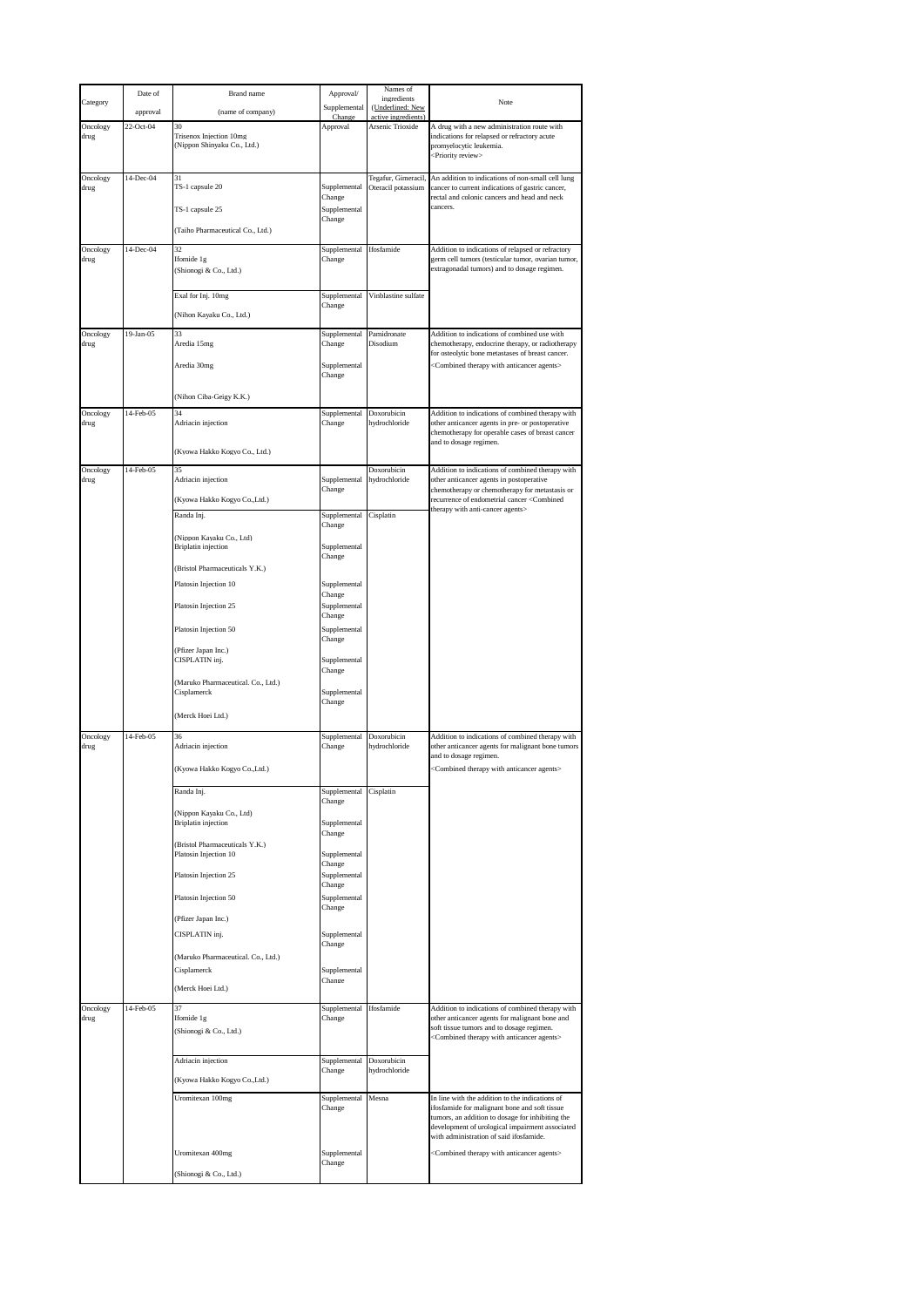| Category         | Date of   | Brand name                                             | Approval/              | Names of<br>ingredients                 | Note                                                                                                                                                                                                                                                        |
|------------------|-----------|--------------------------------------------------------|------------------------|-----------------------------------------|-------------------------------------------------------------------------------------------------------------------------------------------------------------------------------------------------------------------------------------------------------------|
|                  | approval  | (name of company)                                      | Supplemental<br>Change | (Underlined: New<br>active ingredients) |                                                                                                                                                                                                                                                             |
| Oncology<br>drug | 14-Feb-05 | 38                                                     |                        | Ifosfamide                              | Addition to indications of combined therapy with<br>other anticancer agents on pediatric malignant<br>solid tumors and to dosage regimen.                                                                                                                   |
|                  |           | Ifomide 1g                                             | Supplemental<br>Change |                                         | <combined agents="" anticancer="" therapy="" with=""></combined>                                                                                                                                                                                            |
|                  |           | (Shionogi & Co., Ltd.)                                 |                        |                                         |                                                                                                                                                                                                                                                             |
|                  |           | Adriacin injection<br>(Kyowa Hakko Kogyo Co., Ltd.)    | Supplemental<br>Change | Doxorubicin<br>hydrochloride            |                                                                                                                                                                                                                                                             |
|                  |           | VePesid Injection                                      | Supplemental<br>Change | Etoposide                               |                                                                                                                                                                                                                                                             |
|                  |           | (Bristol Pharmaceuticals Y.K.)<br>Lastet Inj.          | Supplemental<br>Change |                                         |                                                                                                                                                                                                                                                             |
|                  |           | (Nippon Kayaku Co., Ltd)                               |                        |                                         |                                                                                                                                                                                                                                                             |
|                  |           | Uromitexan 100mg                                       | Supplemental<br>Change | Mesna                                   | In line with the addition to the indications of<br>ifofamide for pediatric malignant solid tumors, an<br>addition to dosage for inhibiting the development<br>of urological impairment associated with the<br>administration of said ifosfamide. < Combined |
|                  |           | Uromitexan 400mg                                       | Supplemental           |                                         | therapy with anticancer agents>                                                                                                                                                                                                                             |
|                  |           | (Shionogi & Co., Ltd.)                                 | Change                 |                                         |                                                                                                                                                                                                                                                             |
| Oncology<br>drug | 14-Feb-05 | 39                                                     |                        | 5-Fluorouracil                          | Addition to indications of combined therapy with<br>anticancer agents for colonic and rectal cancers<br>and to dosage regimen.                                                                                                                              |
|                  |           | 5-FU injection 250 Kyowa                               | Supplemental<br>Change |                                         | <combined agents="" anticancer="" therapy="" with=""></combined>                                                                                                                                                                                            |
|                  |           | (Kyowa Hakko Kogyo Co., Ltd.)                          |                        |                                         |                                                                                                                                                                                                                                                             |
|                  |           | Isovolin injection 25mg<br>(Wyeth K.K.)                | Supplemental<br>Change | Levofolinate<br>Calcium                 |                                                                                                                                                                                                                                                             |
| Oncology         | 14-Feb-05 | 40                                                     | Supplemental           | Vincristine Sulfate                     | Addition to indications of combined therapy with                                                                                                                                                                                                            |
| drug             |           | Oncovin for Inj. 1mg                                   | Change                 |                                         | anticancer agents for multiple myeloma and to<br>dosage regimen.                                                                                                                                                                                            |
|                  |           | Nihon Kayaku Co., Ltd.)<br>Adriacin injection          | Supplemental           | Doxorubicin                             | <combined agents="" anticancer="" therapy="" with=""></combined>                                                                                                                                                                                            |
|                  |           | (Kyowa Hakko Kogyo Co., Ltd.)                          | Change                 | hydrochloride                           |                                                                                                                                                                                                                                                             |
|                  |           | Decadron Phosphate Injection                           | Supplemental<br>Change | Dexamethasone<br>sodium phosphate       |                                                                                                                                                                                                                                                             |
|                  |           | (Banyu Phamaceutical Co., Ltd.)<br>Orgadrone Injection | Supplemental<br>Change |                                         |                                                                                                                                                                                                                                                             |
|                  |           | (Nippon Organon K.K.)<br>Dexart                        | Supplemental<br>Change |                                         |                                                                                                                                                                                                                                                             |
|                  |           | (Fuji Pharma Co., Ltd.)                                |                        |                                         |                                                                                                                                                                                                                                                             |
| Oncology<br>drug | 14-Feb-05 | 41<br>5-FU injection 250 Kyowa                         | Supplemental<br>Change | 5-Fluorouracil                          | Addition to indications of combined therapy with<br>other anticancer agents for head and neck cancers<br>and to dosage regimen.<br><combined agents="" anticancer="" therapy="" with=""></combined>                                                         |
|                  |           | Kyowa Hakko Kogyo Co., Ltd.)                           |                        |                                         |                                                                                                                                                                                                                                                             |
| Oncology<br>drug | 14-Feb-05 | 42<br>Natulan                                          | Supplemental<br>Change | Procarbazine<br>hydrochloride           | Addition to indications of combined therapy with<br>other anticancer agents for glioma which<br>possesses components of malignant astrocytoma<br>and oligodendroglioma and to dosage regimen.                                                               |
|                  |           | (Chugai Pharmaceutical Co., Ltd.)                      |                        |                                         | <combined agents="" anticancer="" therapy="" with=""></combined>                                                                                                                                                                                            |
|                  |           | Oncovin for Inj. 1mg<br>(Nihon Kayaku Co., Ltd.)       | Supplemental<br>Change | Vincristine Sulfate                     |                                                                                                                                                                                                                                                             |
| Oncology<br>drug | 18-Mar-05 | 43<br>Elplat for Iniection 100mg                       | Approval               | Oxaliplatin                             | A drug containing a new active ingredient with<br>indications for colonic and rectal cancers.                                                                                                                                                               |
|                  |           | (Yakult Honsha Co., Ltd)                               |                        |                                         | <priority review=""></priority>                                                                                                                                                                                                                             |
| <b>AIDS</b>      | 5-Nov-04  | 44<br>VALIXA Tablets 450mg                             | Approval               | Valganciclovir<br>hydrochloride         | A drug containing a new active ingredient, L-<br>valine ester of ganciclovir, with indications for                                                                                                                                                          |
|                  |           | (Tanabe Seiyaku Co., Ltd.)                             |                        |                                         | treatment of retinitis caused by cytomegalovirus in<br>patients with acquired immune deficiency<br>syndrome (AIDS) and dosage regimen. < Orphan<br>drug>                                                                                                    |
| <b>AIDS</b>      | 24-Dec-04 | 45<br>Lexiva Tablets 700                               | Approval               | <b>Fosamprenavir</b><br>Calcium Hydrate | A drug containing a new active ingredient with<br>indications for HIV infection.<br>< Orphan drug >                                                                                                                                                         |
|                  |           | Glaxo Smith Kline K.K.)                                |                        |                                         |                                                                                                                                                                                                                                                             |
| <b>AIDS</b>      | 24-Dec-04 | 46<br><b>Epzicom Tablets</b>                           | Approval               | Lamivudine,<br>Abacavir Sulfate         | A drug containing a new active ingredient with<br>indications for HIV infection.                                                                                                                                                                            |
|                  |           | (Glaxo Smith Kline K.K.)                               |                        |                                         | < Orphan drug >                                                                                                                                                                                                                                             |